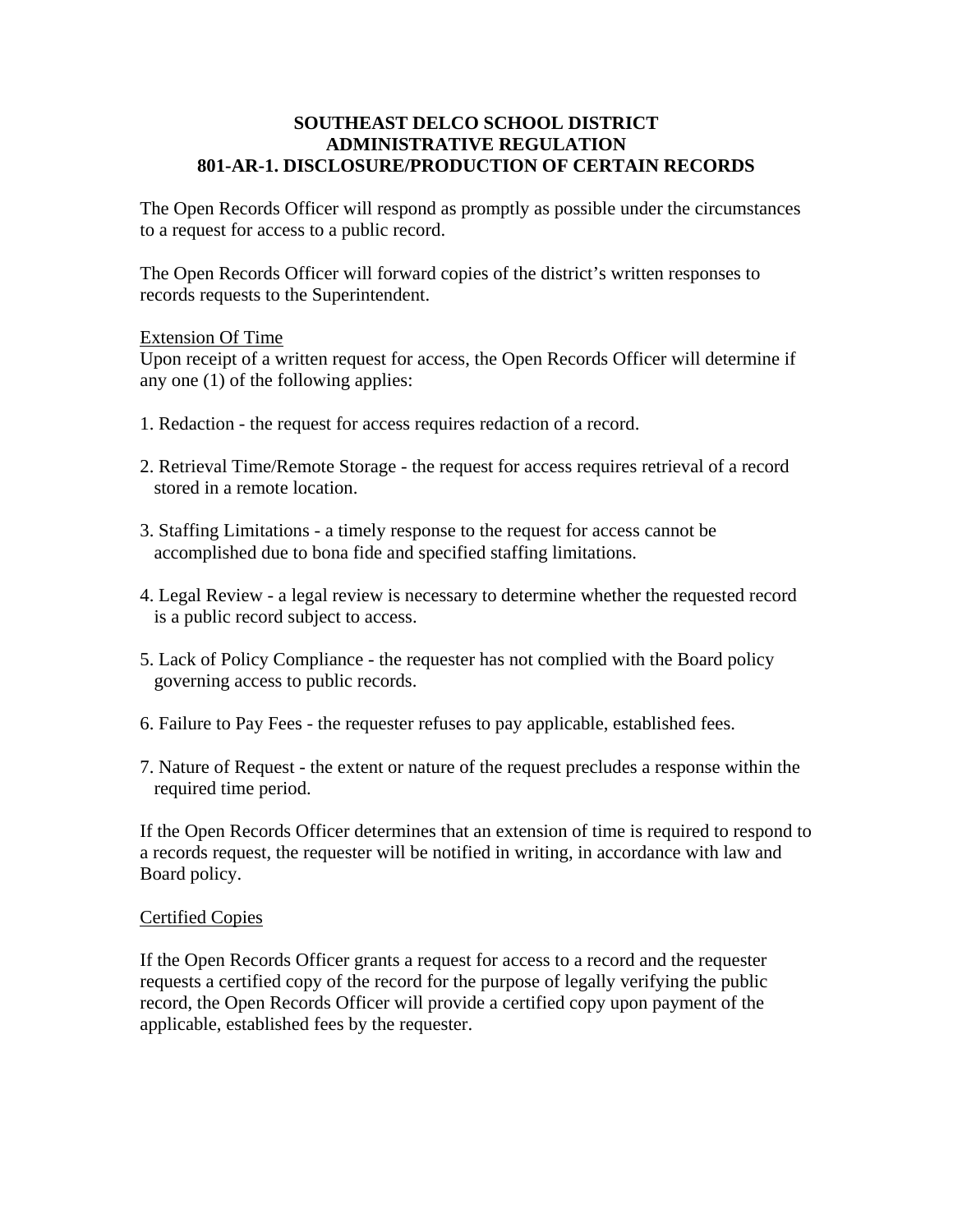# 801-AR-1. DISCLOSURE/PRODUCTION OF CERTAIN RECORDS Page 2 of 3

#### District Does Not Possess Record

A request for a public record that the district does not possess but is possessed by a third party with whom the district has contracted to perform a governmental function and which relates directly to that governmental function must be submitted to the district's Open Records Officer.

If the Open Records Officer determines that the requested record is subject to public access, the Open Records Officer will respond and grant access in accordance with law, Board policy and administrative regulations.

The requester will pay the established duplication fee.

If the third party that possessed the requested public record duplicated the record in response to the request, the Open Records Officer will remit the fee to the third party. The third party is not required to provide access to any other of its records.

#### Transcripts Of Administrative Proceedings

Prior to an adjudication becoming final, binding and nonappealable, a transcript of an administrative proceeding will be provided to a requester by the proceeding's stenographer.

To request access to a pre-final adjudication transcript possessed by a stenographer that is subject to disclosure, the requester must directly contact the stenographer and pay the fees assessed by the stenographer.

After an adjudication becomes final, binding and nonappealable, a transcript of an administrative proceeding will be provided to a requester, and the established duplication fee will be charged.

### Trade Secrets/Confidential Proprietary Information

When a third party provides a record to the district and includes a written statement signed by its representative that the record contains a trade secret or confidential proprietary information, the Open Records Officer will notify that third party of a request for access to that record.

**Trade secret** is defined as information, including a formula; drawing; pattern; compilation such as a customer list; program; device; method; technique; or process that derives independent economic value, actual or potential, from not being generally known to and not being readily ascertainable by proper means by other persons who can obtain economic value from its